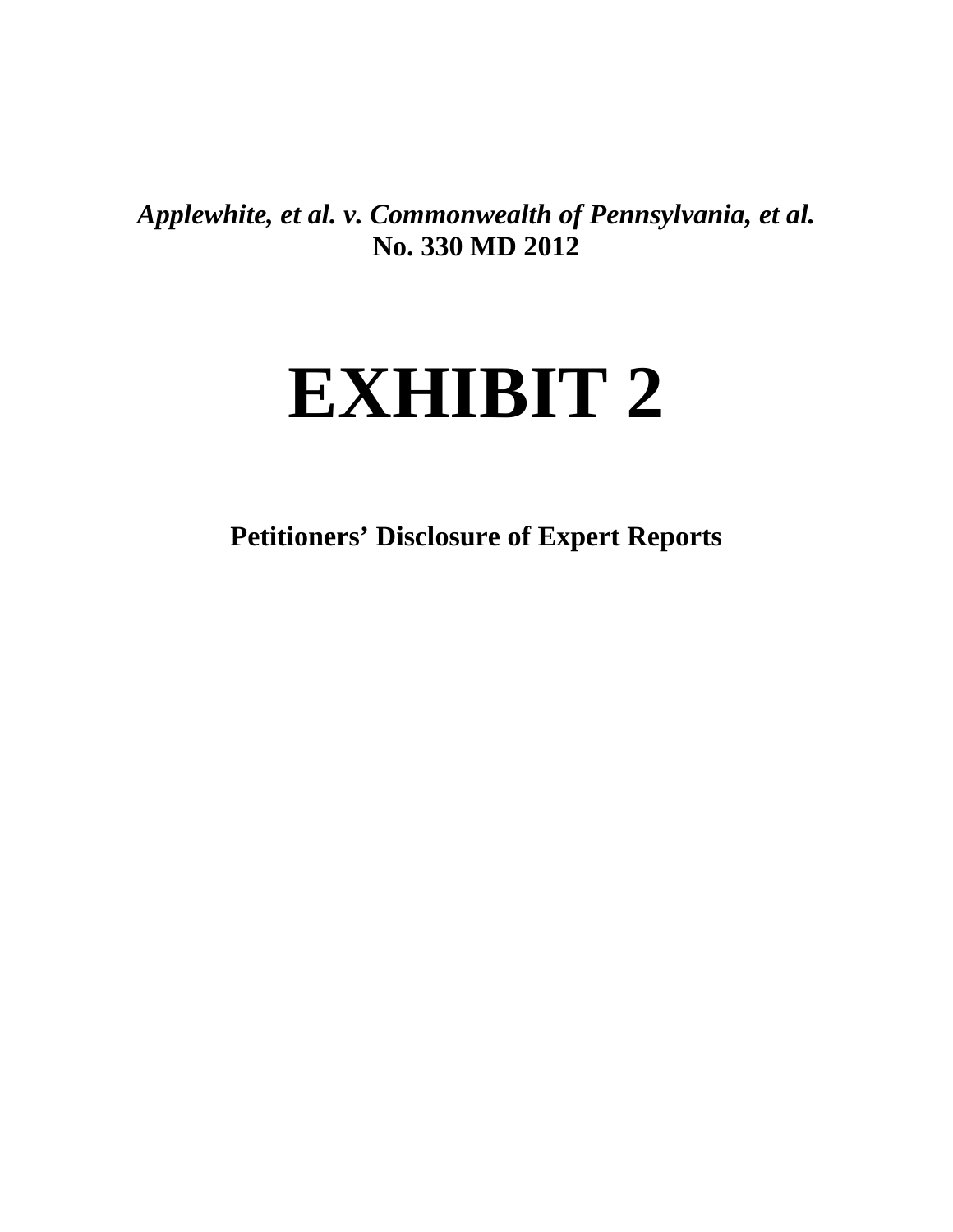Applewhite, et al.,

Plaintiff,

v.

Case No. 330 MD 2012

Commonwealth of Pennsylvania, *et. al.*

Defendant,

# **EXPERT DECLARATION OF DAVID A. MARKER**

### **1. Background and Qualifications**

Ph.D., Biostatistics, University of Michigan, Ann Arbor, 1995 M.A., Statistics, University of Michigan, Ann Arbor, 1980 B.S., Mathematics, University of Maryland, 1978

I am an Associate Director and Senior Statistician at Westat, where I have worked since 1983. Westat is one of the largest data collection contractors for the United States government.

I am a senior statistician with more than 30 years of experience in data collection, survey research, sampling methodology, survey response rates, survey evaluation, data analysis, imputation, modeling, project management, quality control and improvement, and small area statistics. My primary field of graduate study was survey sampling, both classical and Bayesian approaches, and my Ph.D. dissertation topic was small area estimation. I have worked on studies in the fields of health, housing, energy, social services, transportation, and the environment, as well as in the commercial sector.

I have designed, analyzed, and overseen survey data collections for the Federal government for 30 years. Recent projects have included surveys of long-distance truck drivers, family day care centers, operators of hydraulically fractured wells, and residents of an Indian reservation. Federal government agency clients have included Health and Human Services (NIH, CDC, Assistant Secretary for Policy and Evaluation); Agriculture (Food and Nutrition Service, Federal Grain Inspection Service); Commerce (Census, Patent and Trademark Office); Education; Environmental Protection Agency; Labor (OSHA, Bureau of Labor Statistics); Justice; Housing and Urban Development; Energy Information Administration; and Treasury.

I am an internationally recognized consultant in improving the quality of data collection and reporting, having been invited to conduct training sessions for the Swedish, Norwegian, and Finnish Governments on improving the quality of their data collection activities. I have conducted and reported on audits of Danish, The Netherlands, and South African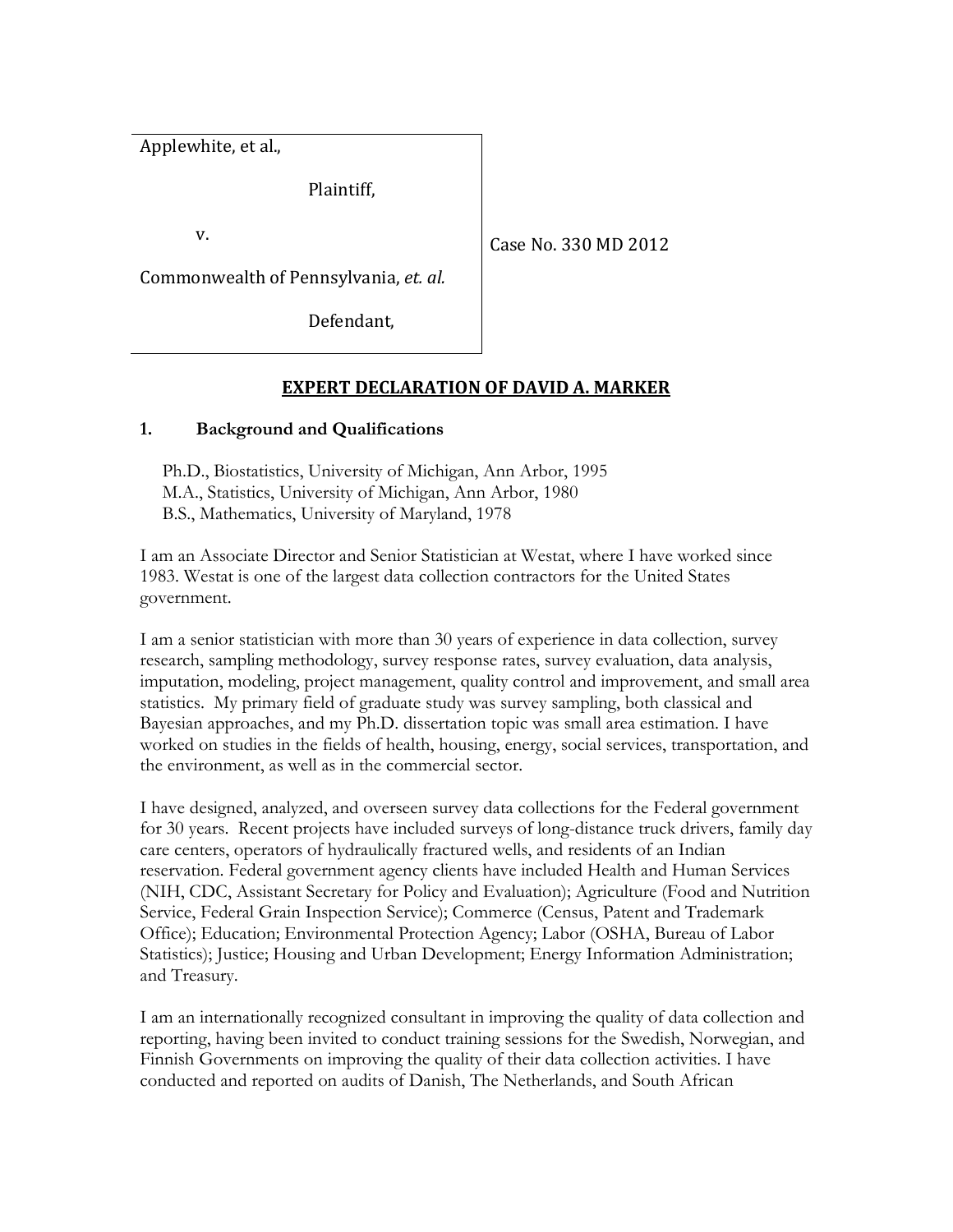government data collection procedures. I have also appeared as an expert witness before Federal, state, and local governments.

I have appeared as an expert witness in only one other court case. In the voter ID case State of Texas v. Eric Holder, Jr. (Case No. 1:12-v-00128), I appeared on behalf of the interveners reviewing the survey results presented by the State of Texas and the Court of Appeals cited and credited my opinions on that survey and survey methodology in its opinion.

The American Statistical Association is the largest organization of statisticians in the world. I have served on its Board of Directors (2009-2011); been elected a Fellow (2004); chaired its Scientific and Public Affairs Advisory Committee (2005-2010); served as Program Chair Elect and Chair of its Survey Research Methods Section (2007-2008); and received a Distinguished Achievement Award (2008) from, and been Liaison Officer (1998-2004) for, its Section on Statistics and the Environment.

I recently served as Chair of the Nominating Committee of the International Association of Survey Statisticians (2010), a section of the International Statistical Institute, of which I am an Elected Member (2001). I was a member of the National Academy of Sciences Panel on Research and Development Priorities for the U.S. Census Bureau's State and Local Government Statistics Program (2006-2007) and two NAS workshops. In five different years I have served as a Panel Member for the U.S. Census Bureau Director's Award for Innovation. I have also served as President Elect, President, and Past President of the Washington Statistical Society (2002-2005).

I have served on the Organizing Committees for both the Third International Conference on Establishment Surveys (Montreal Canada, 2007) and the International Conference on Improving Surveys (Copenhagen, Denmark, 2002). I am currently an Associate Editor of the *Journal of Official Statistics* and have been a referee for the *Journal of the American Statistical Association*, *Journal of Official Statistics*, *Journal of the Royal Statistical Society, Journal of Survey Statistics and Methodology, Statistical Science, Public Opinion Quarterly,* and *Metron*. I have published a dozen journal articles and chapters in four books.

My hourly rate is \$250 per hour, which I am charging to the Petitioners in this case. My curriculum vitae is attached as Exhibit A.

## **2. Overview**

I have been asked to review and respond to the submission and testimony of Dr. Matt Barreto at the Preliminary Injunction hearing, his cross-examination, and the Commonwealth Court's first preliminary injunction opinion as it relates to Dr. Barreto's testimony and survey methodology.

## **3. Findings**

There are three main issues I would like to discuss: (1) the survey estimate of hundreds of thousands of Pennsylvania citizens who do not have one of the forms of ID required for voting under Pennsylvania law; (2) the number of citizens without a PennDOT ID with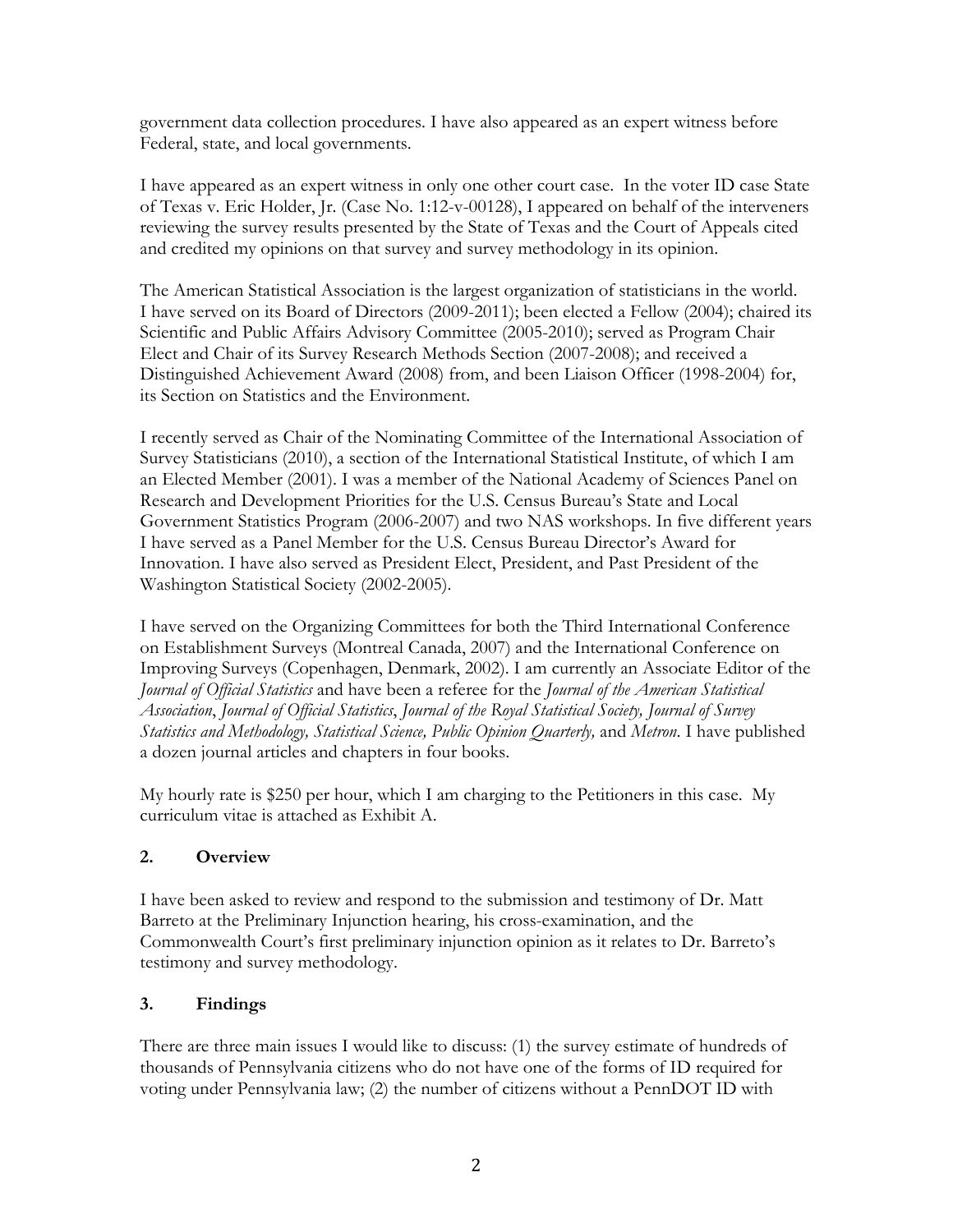another acceptable form of ID is small; and (3) whether a survey can estimate knowledge of the existence and substance of a law.

## **3.1 Citizens without one of the specified forms of identification**

The survey found (Table 1) that 12.8% of registered voters, 1,055,000 (95% confidence interval  $\pm 165,000$ ), don't have one of the acceptable forms of ID, with many others not knowing they would need one of these. The similar estimates for eligible voters are 14.4% and  $1,364,000$  ( $\pm 180,000$ ). Of these voters, somewhat less than one-third of those without a valid ID were a result of a non-conforming name (4.1% out of 12.8% for registered voters) (Table 4). Excluding name conformity, the survey found that 8.7% of registered voters, 717,000, don't have one of the acceptable forms of ID.

These survey estimates are based on a random digit dialing (RDD) survey of 1,285 responding eligible voters, 1,097 of whom were registered to vote. The survey included cell phone numbers as well as landlines. (Poor quality surveys are often restricted to those with landlines. Landlines are generally easier to contact, but can exclude a quarter of all households, and those with only landlines under represent the young, poor, and other parts of the population.) Three attempts were made to contact each sampled number during a field period of 12 days (June 21-July 2, 2012). The survey achieved a 24% response rate.

The cross-examining lawyer and the judge raised questions about the accuracy of the survey results. In particular, the cross-examining attorney raised concern that with only a 12-day field period it is likely that "this might be during a vacation season and people would not be home." He suggested this might introduce bias in the results. The Judge in his initial opinion wrote that "he had doubts about the survey execution: response rate; and timing," raising a concern that with a 24% response rate there is potential for bias if the nonrespondents are not similar to those who do participate.

It is true that there are inherent limitations whenever one samples a portion of the population to draw inferences about the overall population. Like all surveys, Dr. Baretto's methodology and results must be carefully analyzed to assure that the survey was properly conducted and the results properly interpreted. Based on my experience and well-accepted standards for conducting surveys of this kind, the methods described by Dr. Baretto are consistent with high quality public opinion surveys.

In particular, Dr. Baretto's response rate of 24% is well within what is considered reliable for this type of survey, he properly analyzed his data to minimize biases, and the conclusions he presented reliably flowed from that data. In light of the Court's concerns about response rates, I have analyzed Dr. Baretto's survey for identified sources of potential nonresponse bias, examined how he addressed potential bias, and asked whether any remaining potential biases call into question the results. I found that Dr. Baretto's survey strongly supports the conclusion that there are hundreds of thousands of Pennsylvania voters who lack acceptable ID under Act 18.

The Pew Research Center is often considered a leader in public opinion surveys. Last year they reported on recent trends in the field (Pew, 2012). They described how their standard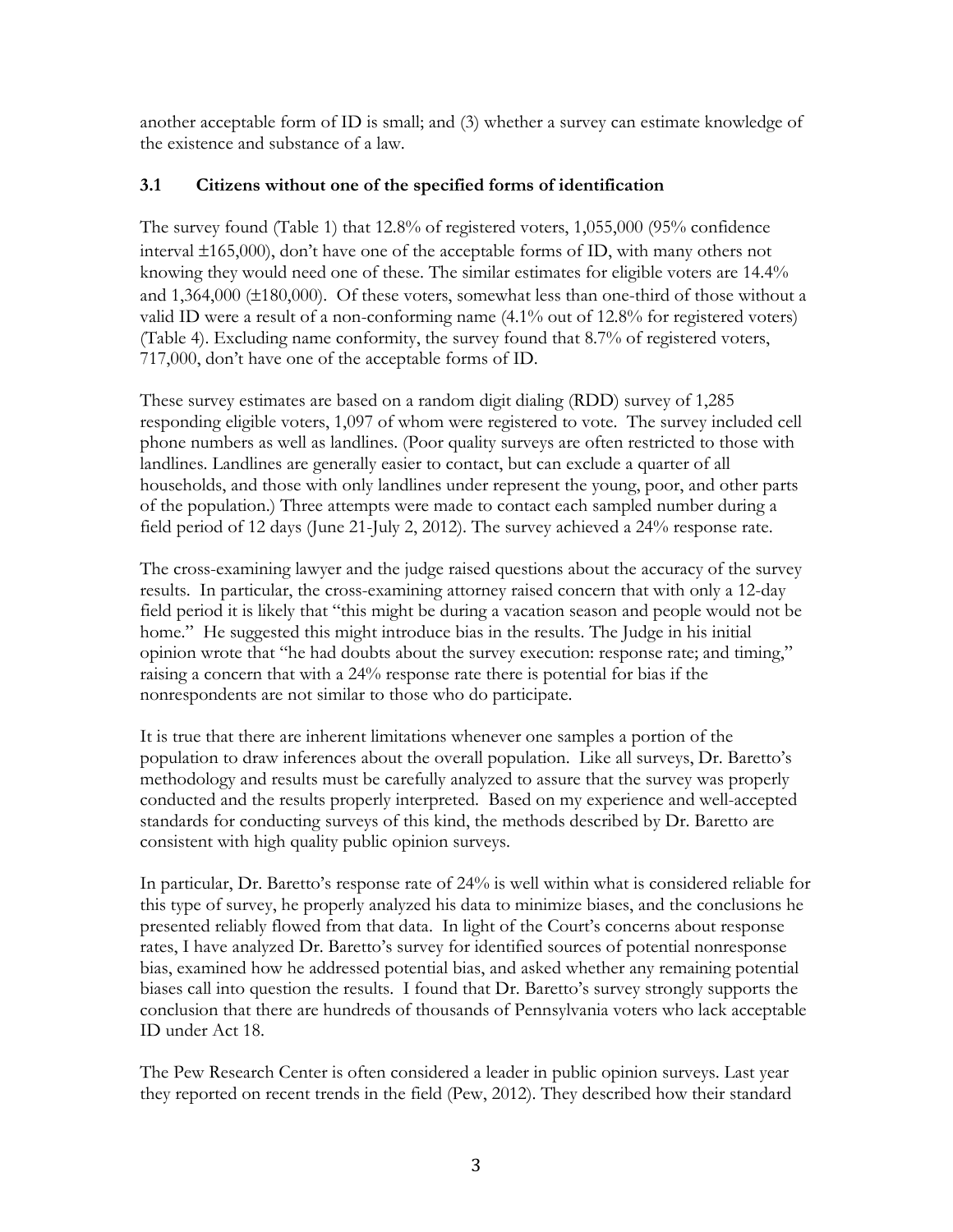survey has a maximum of 7 calls over 5 days and obtains a 9% response rate; while their high-effort survey makes 25 call attempts on landlines and 15 to cell phones over two and a half months, plus advance letters, refusal conversion efforts, and a financial incentive for participation. This increased effort achieves a 22% response rate. Thus the 24% response rate achieved in the submitted survey is consistent with a well-run survey.

Federal government-sponsored surveys frequently are able to achieve a higher response rate to minimize these potential biases. This is accomplished through longer field periods, more attempts to each telephone number, mailed reminders (to those with known addresses), financial incentives, and even in-person visits. Given the time limits necessitated by the pending hearing and other practical limitations in a survey of this kind, Dr. Baretto could not reasonably utilize all of these techniques to increase response rates. As a comparison, here are recent typical response rates for Federal government sponsored surveys, such as those done by the Census Bureau or Westat, where the data are to be used for policy purposes.

- High quality in-person surveys (e.g. U.S. American Community Survey (ACS) or the National Health and Nutrition Examination Survey (NHANES)) achieve response rates at or above 80 percent.
- Telephone surveys from a list of phone numbers typically achieve response rates of 30 to 50%.
- Telephone surveys using random digit dialing (RDD, not a list of known phone numbers) where anyone can answer for the household achieve 30 to 50%.
- RDD surveys with a randomly selected adult respondent needing to respond (so a call back to reach that specific respondent is often needed) can achieve 20 to 30%.

Dr. Baretto's survey falls into the second-to-last last category -- a random digit dialing survey requiring a response from any adult voter. His 24% response rate is consistent with the response rates typically achieved for such surveys.

The U.S. Office of Management and Budget requests that any "survey with an overall unit response rate of less than 80 percent conduct an analysis of nonresponse bias." (OMB, 2006) I conducted such an analysis as described below.

As the Court recognized, the importance of achieving a high response rate is that it protects against the situation where the non-respondents are different than the respondents even after what can be done with weighting. So are those who are on vacation similar to those who were available, after controlling for age, race, and sex? Typically the answer is that for many questions respondents and non-respondents are very similar, but for a few key items they can be quite different.

The cross-examining attorney suggested that people who take a week long vacation are probably more likely to have a driver's license than the average resident (since many will drive on vacation and have higher income). Assuming that concern to be true, it is important to recognize that the only ones who weren't able to be reached by the survey are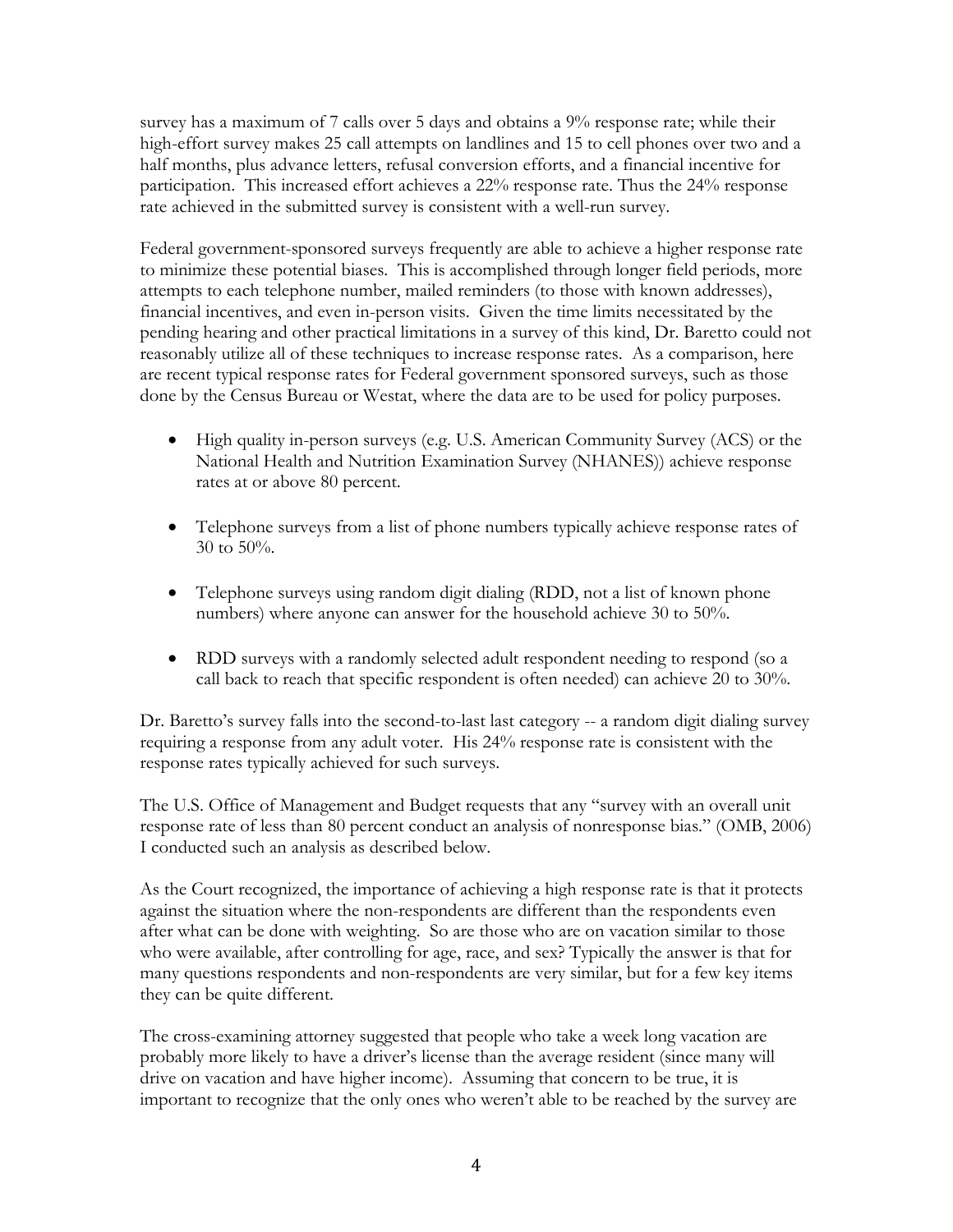those on vacation without a cell phone, which is a fairly limited group. Regardless, let's assume that all those on vacation are half as likely to be without an ID as respondents. Even if those on vacation account for the entire 76% who didn't respond (clearly an overstatement), it would imply that  $7.9\%$ <sup>[1](#page-5-0)</sup> of registered voters don't have an ID, 660,000. (For eligible voters the corresponding estimates are 9.0% and 853,000.) Thus, even assuming that the cross-examining attorney's concerns had merit, Dr. Baretto's survey still shows that hundreds of thousands of Pennsylvania voters lacked acceptable ID.

It is also important to note that nonresponse bias could run the other way -- that is, Dr. Baretto's survey underestimated the number of Pennsylvanians without a valid ID. For example, Pew (2012) compared their survey respondents (with a 22% response rate, similar to Baretto's 24%) to those from the Current Population Survey (CPS) conducted by the U.S. Census Bureau, which obtains a 91% response rate. The Pew survey overrepresented college graduates (33% instead of 28%) and underrepresented those with high school or below (36% instead of 43%). According to Table 23, only 7.7% of Pennsylvania registered voter college graduates are without a valid ID, while 14.2% without a high school degree and 13.1% of those with only a high school degree are lacking a valid ID. So over representing college graduates will underestimate Pennsylvanians without a valid ID.

Dr. Baretto also properly adjusted his results to minimize potential bias. One important method for improving survey estimates when there are many nonrespondents is to adjust the survey weights so that the total distribution matches known totals from high quality government surveys such as the American Community Survey (ACS). That Dr. Baretto did this by "raking" to ACS totals is an important quality step. Raking is a process where you make sure that the totals match on multiple dimensions, for example by age, race, and sex. (The name comes from the concept of smoothing a garden. If the soil has hills and valleys and you want to make it all even and flat; you rake the soil in one direction (say east-west) and then the opposite direction (north-south). You then repeat this raking process until it is flat in both directions.) Here, Dr. Baretto had to make only small adjustments. The fact that the adjustments to Dr. Baretto's survey were small indicates that the survey in fact was able to get participation from similar percentages of residents of different ages, race and sex.

The trial judge also expressed concern about how the survey treated the requirement of Act 18 that your name on an ID must "substantially conform" with that on the voter list. Since it is unknowable how this term will be interpreted by election judges across the state, the survey asked if the name on your ID is "your full legal name, exactly as it would appear on the Pennsylvania voter registration record." Clearly some of those who don't exactly match will be judged to substantially conform, for example "Rich" for "Richard", but some also will be judged not valid, for example the many people who changed their name upon getting married and haven't updated their ID. As noted above, according to Table 4, somewhat less than one-third of those without a valid ID were a result of a non-conforming name (4.1% out of 12.8% for registered voters). Since at least some of these will not be acceptable, it is clear that the treatment of "substantially conform" does not affect the basic findings of the survey that hundreds of thousands are without a valid ID.

<span id="page-5-0"></span><sup>1</sup> .24\*.128+.76\*.064=.0790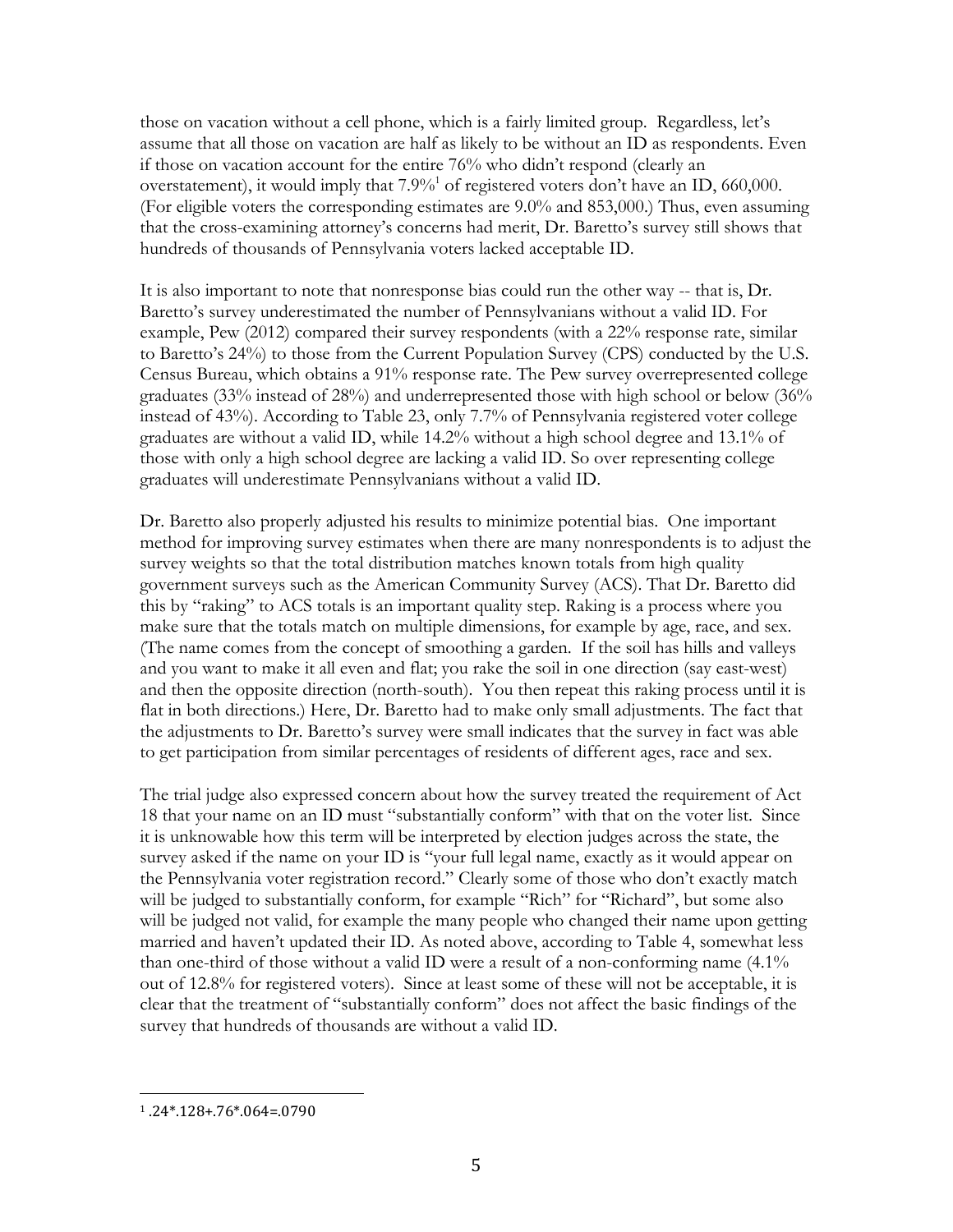The above analyses of potential nonresponse bias show that reporting the number of Pennsylvanians without an ID to be in the many hundreds of thousands can be reported with high confidence notwithstanding the concerns expressed in the trial judge's opinion last year about potential nonresponse bias.

# **3.2 Citizens without a PennDOT ID but with another specified form of ID**

Table 3 shows that approximately 10% of Pennsylvanians don't have a PennDOT ID (9.3% of registered voters, and 10.7% of eligible). At the time of the survey only 0.6% had another form of valid non-expired ID but not a PennDOT ID. In the last year this number has probably grown as some institutions have added expiration dates to their standard ID. I am aware that many colleges and universities in Pennsylvania in particular have added expiration dates to their IDs since the survey was conducted. This raises the question of whether it is still true that the vast majority of those voters who lack a PennDOT ID do not have another form of acceptable  $ID<sup>2</sup>$  $ID<sup>2</sup>$  $ID<sup>2</sup>$ .

According to the U.S. National Center for Education Statistics, in the fall of 2011 there were 788,000 people enrolled in degree-granting institutions in Pennsylvania (NCES, 2012). However, it appears that few of those without a PennDOT ID are students. The survey results found that only 3.2% of those without an ID were under 25 years old, with another 10.1% not providing their age. Nearly half (48.1%) reported being at least 50 years old. So even with many Pennsylvania schools now providing IDs with expiration dates, this won't have much of an impact on the number of registered voters without a valid ID.

# **3.3 Survey estimates of knowledge of law**

Judge Simpson determined the survey results "to be not credible" regarding public knowledge of the voter ID law in Pennsylvania because they "were contrary to testimony by most, perhaps all, of the lay witnesses who testified for Petitioners." Lay witnesses who participated in the injunction hearing are by definition aware of the law in question. In contrast, a survey provides a large, widespread cross-section of the entire state. While those testifying may represent actively involved Pennsylvanians (or became educated about the law **because** they were testifying), the survey describes the state of knowledge of average citizens across the State at the time the survey was conducted.

# **4. Conclusions**

Dr. Baretto presented evidence based on a telephone survey of Pennsylvania residents conducted in late June and early July of 2012. The description of the survey shows it to be consistent with high quality public opinion surveys. By weighting the results to be consistent with control totals found in high-quality government surveys, Dr. Baretto improved the

<span id="page-6-0"></span><sup>2</sup> I also understand that fewer than 17,000 free PennDOT or DOS IDs for voting have been issued since Act 18 was adopted. Some of those IDs were issued after the survey was conducted. But these issuance numbers are too small to materially affect the survey findings.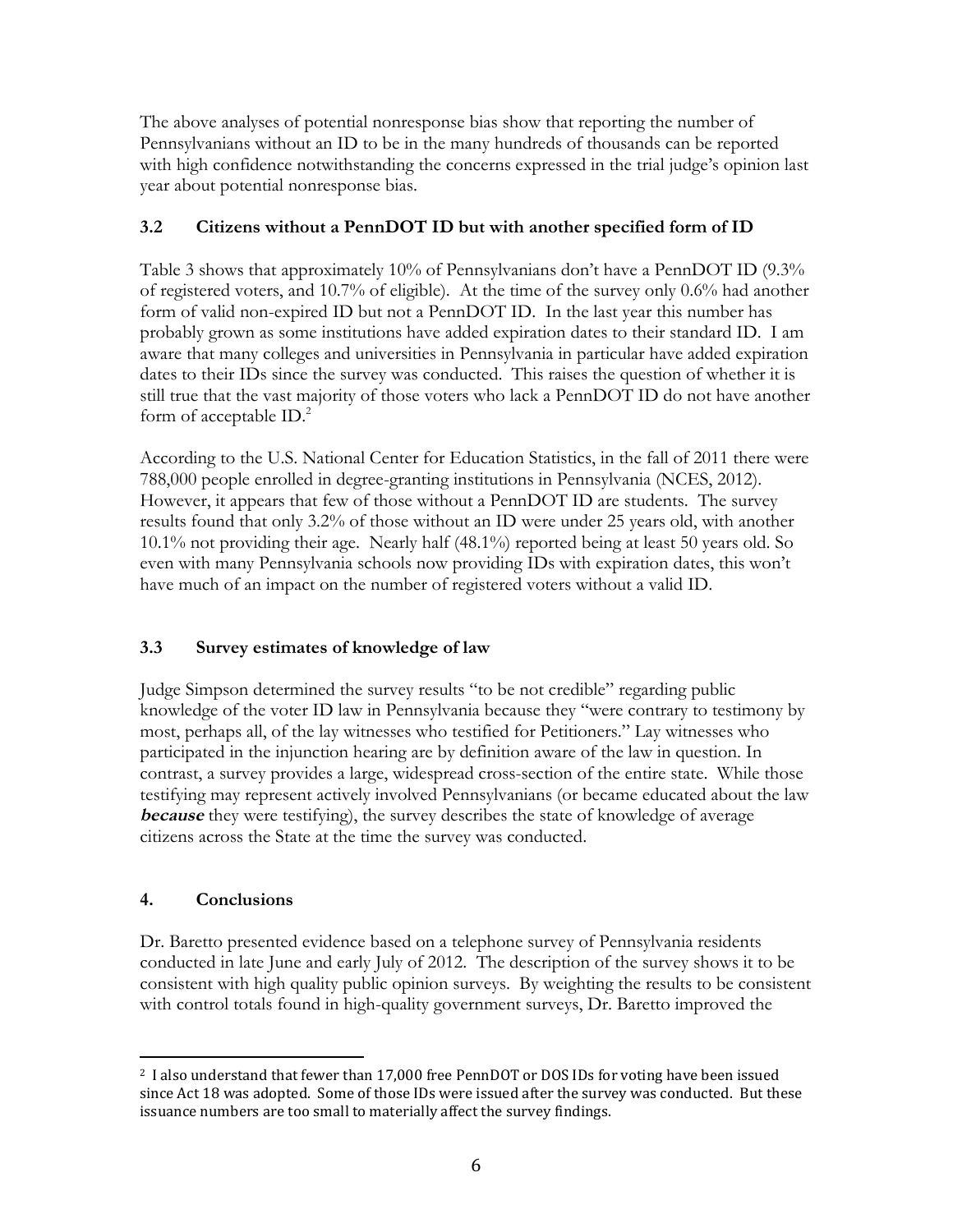reliability of the survey estimates. Even recognizing the possible biases that may exist with a 24% response rate, it is clear that:

- The survey reliably estimated that approximately 1,000,000 registered voters, and more than 1,000,000 eligible voters in Pennsylvania did not have a valid ID according to Act 18 when requiring an exact name match;
- The survey reliably estimated that approximately 700,000 registered voters and approximately 950,000 eligible voters in Pennsylvania did not have a valid ID according to Act 18 ignoring name mismatches.
- Based on the survey results, few of those without a valid ID are students, so revised formats for school IDs will not change these estimates and the survey's finding remains true that the vast majority of voters who lack a PennDOT ID also lack another form of acceptable ID; and,
- Survey estimates are a more reliable method for understanding the general population's knowledge of a law than anecdotal evidence based on selected participants in a court case.

I reserve the right to add to my testimony based on proceedings at the trial. I declare under penalty of perjury that this report is true and correct to the best of my knowledge.

Dated: June 30, 2013

Respectfully submitted,

Saved Marken

David A. Marker Columbia, Maryland

### **References**

[National Center for Education Statistics \(2012\) Digest of Educat](http://nces.ed.gov/programs/digest/d12/tables/dt12_242.asp)ion. http://nces.ed.gov/programs/digest/d12/tables/dt12\_242.asp

Office of Management and Budget (2006). Standards and Guidelines for Statistical Surveys.

[http://www.whitehouse.gov/sites/default/files/omb/assets/omb/inforeg/statpoli](http://www.whitehouse.gov/sites/default/files/omb/assets/omb/inforeg/statpolicy/standards_stat_surveys.pdf) cy/standards\_stat\_surveys.pdf

Pew Research Center for the People & the Press (2012). Assessing the representativeness of public opinion surveys. [http://www.people-](http://www.people-press.org/2012/05/15/assessing-the-representativeness-of-public-opinion-surveys/)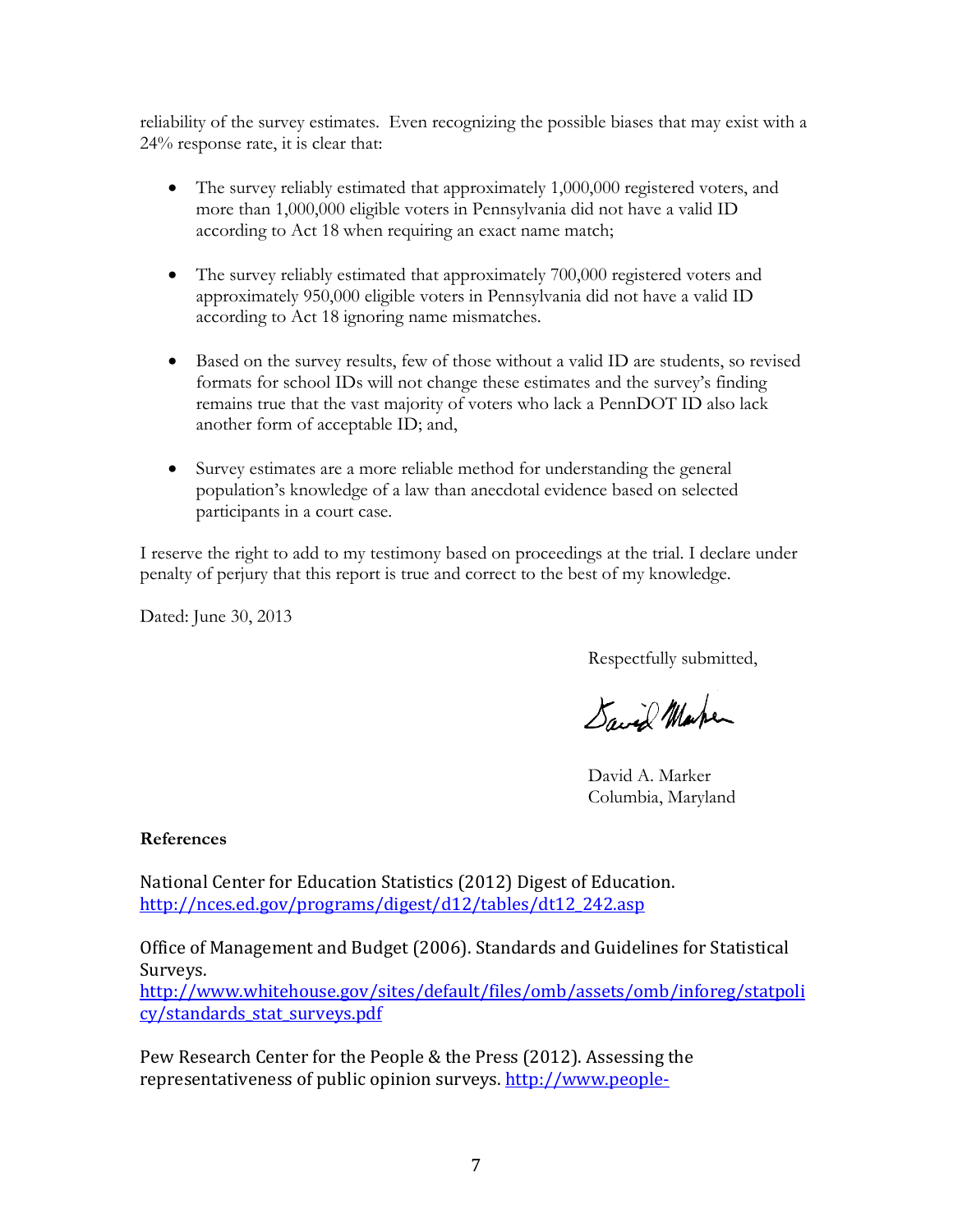[press.org/2012/05/15/assessing-the-representativeness-of-public-opinion](http://www.people-press.org/2012/05/15/assessing-the-representativeness-of-public-opinion-surveys/)surveys/

### **Source Material**

Expert Report of Dr. Matt Barreto

Trial testimony of Dr. Barreto

August 2012 Court Opinion, *Applewhite v. Commonwealth*

Survey data from Dr. Barreto

Transcript of June 5, 2013 Deposition of Ron Ruman

[September 2012 PennPIRG report available at](http://www.pennpirg.org/reports/pap/good-bad-ugly-colleges-voter-protection-actions-preventing-student-disenfranchisement-pa) [http://www.pennpirg.org/reports/pap/good-bad-ugly-colleges-voter-protection](http://www.pennpirg.org/reports/pap/good-bad-ugly-colleges-voter-protection-actions-preventing-student-disenfranchisement-pa)[actions-preventing-student-disenfranchisement-pa](http://www.pennpirg.org/reports/pap/good-bad-ugly-colleges-voter-protection-actions-preventing-student-disenfranchisement-pa)

April 2012 PennPIRG report available at [http://www.pennpirg.org/news/pap/vast](http://www.pennpirg.org/news/pap/vast-majority-pa-college-ids-not-valid-voting)[majority-pa-college-ids-not-valid-voting](http://www.pennpirg.org/news/pap/vast-majority-pa-college-ids-not-valid-voting)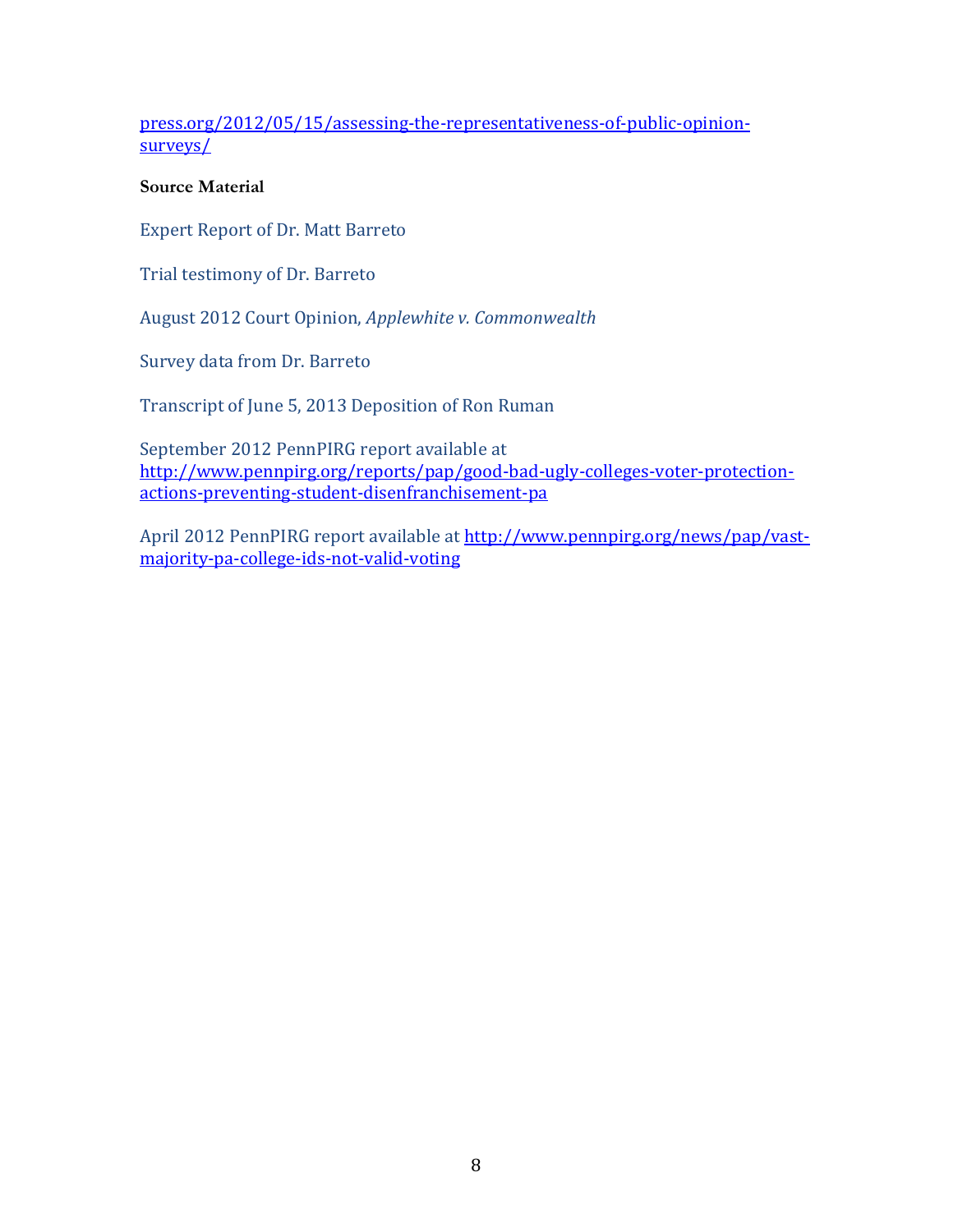### **Summary**

Dr. David Marker is a senior statistician and Associate Director with 30 years of experience in data collection, survey research, sampling, survey evaluation, data analysis, imputation, modeling, project management, quality control and improvement, and small area statistics. Dr. Marker's primary field of study was survey sampling, both classical and Bayesian approaches. His Ph.D. dissertation topic was small area estimation. He has worked on studies in the fields of health, housing, energy, social services, transportation, and the environment, as well as in the commercial sector. Dr. Marker is an internationally recognized consultant in total quality management, having been invited to conduct training sessions for the Swedish, Norwegian, Finnish, and South African Governments on improving the quality of their data collection activities. Dr. Marker has also appeared as an expert witness before Federal, state, and local governments. In 2012 he appeared as an expert witness on surveys in the case of State of Texas v. Eric H. Holder Jr.

#### **Education**

Ph.D., Biostatistics, University of Michigan, Ann Arbor, 1995 M.A., Statistics, University of Michigan, Ann Arbor, 1980 B.S., Mathematics, University of Maryland, 1978

## Relevant Project Experience

#### *Westat (1983 to Present) –* Senior Statistician and Associate Director

#### Professional Achievements

| American Statistical Association: Board of Directors (2009-2011); Elected Fellow (2004); Chair, |
|-------------------------------------------------------------------------------------------------|
| Scientific and Public Affairs Advisory Committee (2005-2010); Program Chair Elect and           |
| Chair, Survey Research Methods Section (2007-2008); Distinguished Achievement Award             |
| (2008) and Liaison Officer (1998-2004), Section on Statistics and the Environment               |
| Chair, Nominating Committee, International Association of Survey Statisticians (2010)           |
| Member, National Conversation on Public Health and Chemical Exposures Monitoring Working        |
| Group, Centers for Disease Control and Prevention (2009-2010)                                   |
| Organizer, American Statistical Association Workshop on a Statistical Consensus on Climate      |
| Change, Boulder, CO (2007)                                                                      |
| Member, National Academy of Sciences Panel on Research and Development Priorities for the       |
| U.S. Census Bureau's State and Local Government Statistics Program (2006-2007)                  |
| Member, Organizing Committee, Third International Conference on Establishment Surveys           |
| $(2005 - 2007)$                                                                                 |
| Washington Statistical Society: President Elect, President, Past President (2002-2005); Elected |
| Member, Board of Directors (1997-1999); Methodology Program Chair (1988-1989)                   |
| Elected Member, International Statistical Institute (2001)                                      |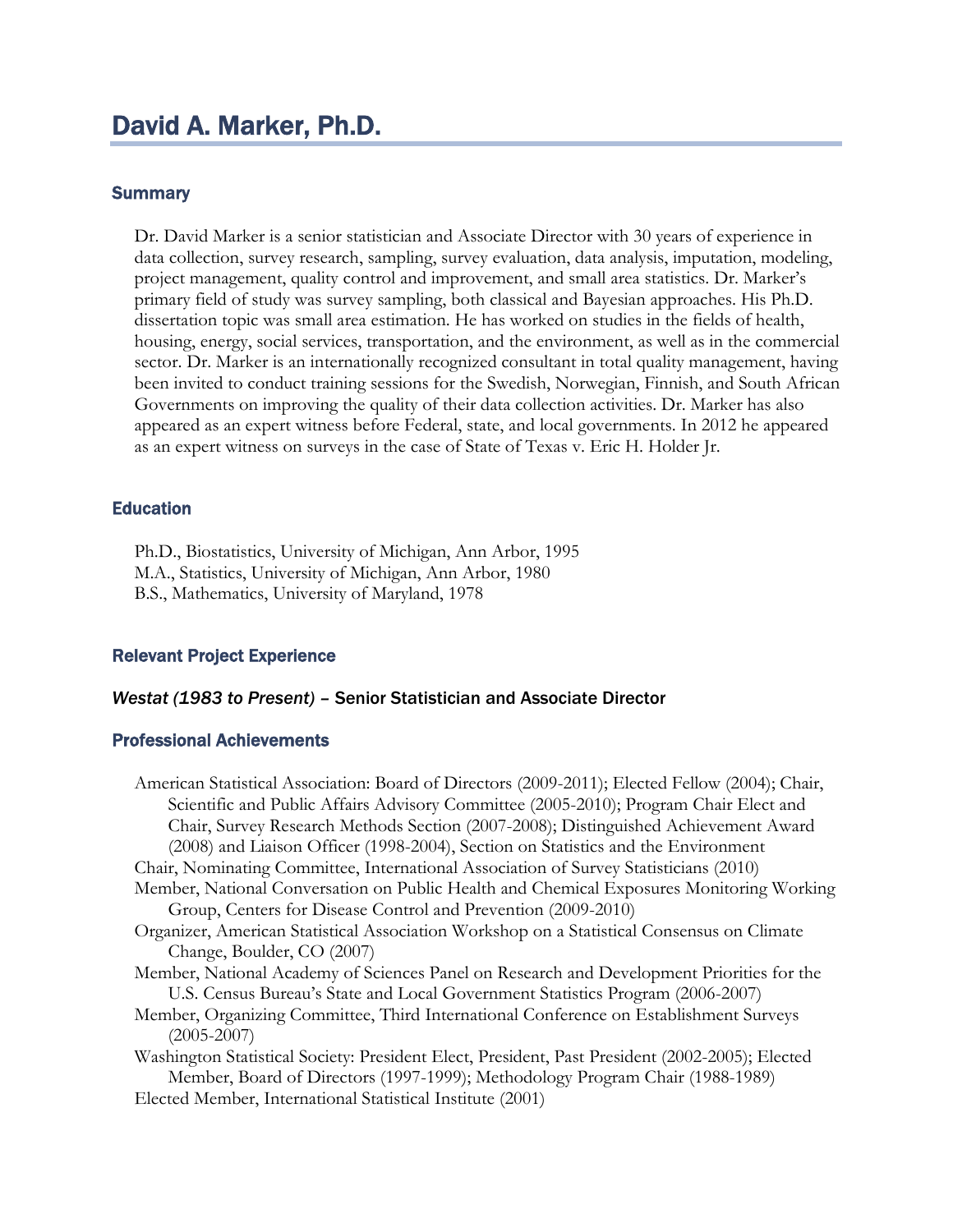Panel Member, Director's Award for Innovation, U.S. Census Bureau (2004, 2005, and 2009)

- Member, Organizing Committee, International Conference on Improving Surveys, Copenhagen, Denmark, August 2002
- Member, Transportation Research Board Roundtable on Personal Travel Surveys (2001-2003)
- Member, National Technical Advisory Committee for the National Jewish Population Survey 2000 (1998-2003)
- Member, National Review Board for the Schools and Staffing Survey, National Center for Education Statistics (1989-1996)
- Co-organizer and Speaker, Quality Assurance in Government Symposia, Washington Statistical Society (1988-1992, 2003)
- Member, Workshops on Small Area Estimation for the Defense Manpower Data Center and Methodological Approaches to the Preparation of Small Area Estimates, National Academy of Sciences

Associate Editor, *Journal of Official Statistics*

Referee: *Journal of the American Statistical Association*, *Journal of Official Statistics*, *Journal of the Royal Statistical Society, Statistical Science, Public Opinion Quarterly, Journal of Survey Statistics and Methodology,* and *Metron*

#### Selected Publications, Reports, and Presentations

Publications and Reports

- Lee, H.J., and Marker, D.A. (2011). Resampling variance estimation for two-phase sample. *Proceedings of the Survey Research Methods Section of the American Statistical Association.*
- [Deziel](http://www.ncbi.nlm.nih.gov/pubmed?term=%22Deziel%20NC%22%5BAuthor%5D), [N.C](http://www.ncbi.nlm.nih.gov/pubmed?term=%22Deziel%20NC%22%5BAuthor%5D)., [Viet, S.M](http://www.ncbi.nlm.nih.gov/pubmed?term=%22Viet%20SM%22%5BAuthor%5D)., [Rogers, J.W](http://www.ncbi.nlm.nih.gov/pubmed?term=%22Rogers%20JW%22%5BAuthor%5D)., [Camann, D.E](http://www.ncbi.nlm.nih.gov/pubmed?term=%22Camann%20DE%22%5BAuthor%5D)., [Marker, D.A](http://www.ncbi.nlm.nih.gov/pubmed?term=%22Marker%20DA%22%5BAuthor%5D)., [Heikkinen, M.S.](http://www.ncbi.nlm.nih.gov/pubmed?term=%22Heikkinen%20MS%22%5BAuthor%5D), [Yau, A.Y.](http://www.ncbi.nlm.nih.gov/pubmed?term=%22Yau%20AY%22%5BAuthor%5D), [Stout, D.M., II,](http://www.ncbi.nlm.nih.gov/pubmed?term=%22Stout%20DM%202nd%22%5BAuthor%5D) and [Dellarco](http://www.ncbi.nlm.nih.gov/pubmed?term=%22Dellarco%20M%22%5BAuthor%5D), [M.](http://www.ncbi.nlm.nih.gov/pubmed?term=%22Dellarco%20M%22%5BAuthor%5D) (2011). Comparison of wipe materials and wetting agents for pesticide residue collection from hard surfaces. *[Scie](http://www.ncbi.nlm.nih.gov/pubmed/21816452)nce ofthe [Total Environment.](http://www.ncbi.nlm.nih.gov/pubmed/21816452)* [Epub ahead of print]
- Marker, D.A., and Stevens, D. (2009). Sampling and inference in environmental surveys. In D. Pfeffermann and C.R. Rao (Eds.), *Handbook of statistics 29A—Sample surveys: Inference and analysis* (pp. 487-512)*.* Amsterdam: North Holland.
- Marker, D.A. (2008). Methodological review of "Mortality after the 2003 invasion of Iraq: A cross-sectional cluster sample survey." *Public Opinion Quarterly*, 72(2), 345-363.
- Martin, J., and Marker, D.A. (2007). Informed consent: Interpretations and practice on social surveys. *Social Science and Medicine*, 65, 2260-2271.
- Marker, D.A., and Machado, J. (2007). Web usage in a business panel survey. *Proceedings of the 2007 International Conference on Establishment Surveys* [CD-ROM]. Alexandria, VA: American Statistical Association.
- Czajka, J.L., and Marker, D.A. (2007). Recommendations for and research and development priorities for the Census Bureau State and Local Government Statistics Program. *Proceedings*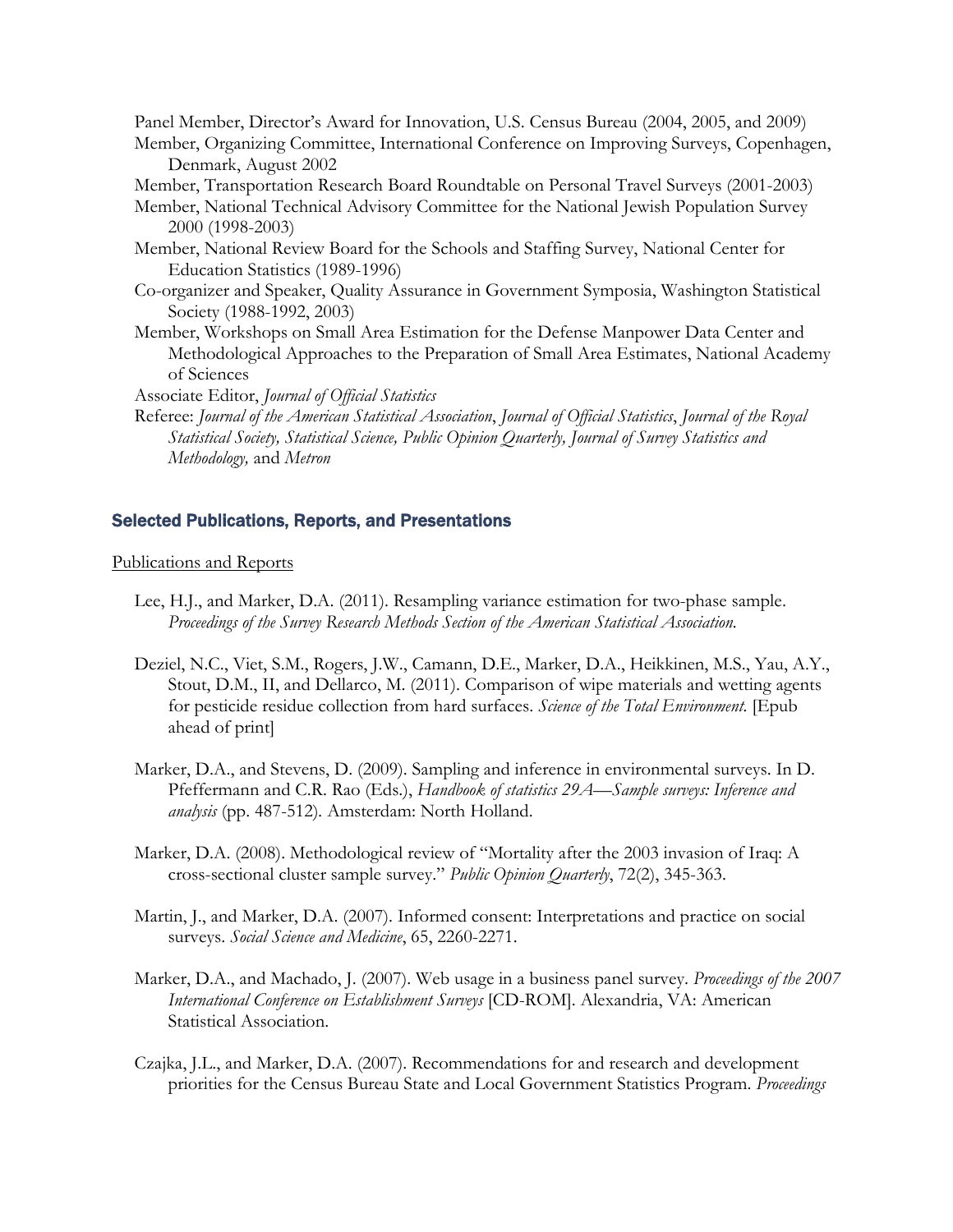*of the 2007 International Conference on Establishment Surveys* [CD-ROM]. Alexandria, VA: American Statistical Association.

- Marker, D.A., Wool, M., and Bergeron, E. (2006). *British Columbia Copyright Survey* (Prepared under contract to the Common Business Services Division, British Columbia Provincial Government). Rockville, MD: Westat.
- Marker, D.A., and Morganstein, D.R. (2004). Keys to successful implementation of continuous quality improvement in a statistical agency. *Journal of Official Statistics,* 20(1), 125-136.
- Marker, D. (2004). Using real-time process measures to improve data collection. *Proceedings of the European Conference on Quality and Methodology in Official Statistics,* p. Q2004.
- Mode, N.A., Conquest, L.L., and Marker, D.A. (2002). Incorporating prior knowledge in environmental sampling: Ranked set sampling and other double sampling procedures. *Environmetrics*, 13, 513-521.
- Jacobs, D.E., Clickner, R., Zhou, J.Y., Viet, S.M., Marker, D.A., Rogers, J.W., Zeldin, D.C., Broene, P., and Friedman, W. (2002). The prevalence of lead-based paint hazards in U.S. housing. *Environmental Health Perspectives*, A599-A606.
- Vojta, P.J., Friedman, W., Marker, D.A., Clickner, R.P., Rogers, J.W., Viet, S.M., Muilenberg, M.L., Thorne, P.S., Arbes, S.J., and Zeldin, D. (2002). First National Survey of Lead and Allergens in Housing: Survey design and methods for the allergen and endotoxin components. *Environmental Health Perspectives*, 110, 527-532.
- Rogers, J., Marker, D., and Broene, P. (2002). *Comparison of composite samples and individual samples of lead from the NSLAH* (Prepared under contract to the National Research Center for Statistics and the Environment). Rockville, MD: Westat.
- Marker, D.A. (2001). Producing small area estimates from national surveys: Methods for minimizing use of indirect estimators. *Survey Methodology*, 27(2), 183-188.
- Marker, D.A., and Morganstein, D.R. (2001). Comments on "Can a statistician deliver?" by Platek, R., and Särndal, C.E. *Journal of Official Statistics*.
- Marker, D.A., Judkins, D.R., and Winglee, M. (2001). Imputation in large-scale complex surveys. In B. Groves et al. (Eds.), *Survey nonresponse* (pp. 329-341)*.* New York, NY: John Wiley and Sons.
- Shapiro, G., Utter, D., Mix, W., Croos, J., Marker, D., and Bondy, N. (2001). Sample design issues for surveys involving the observation of drivers. *Proceedings of the American Statistical Association Section on Survey Research Methods.*
- Waksberg, J., Levine, D., and Marker, D. (2000). *Assessment of major Federal data sets for analyses of Hispanic and Asian or Pacific Islander subgroups and Native Americans. Task 2 report: Inventory of selected existing databases* (Prepared under contract to the U.S. Department of Health and Human Services). Rockville, MD: Westat.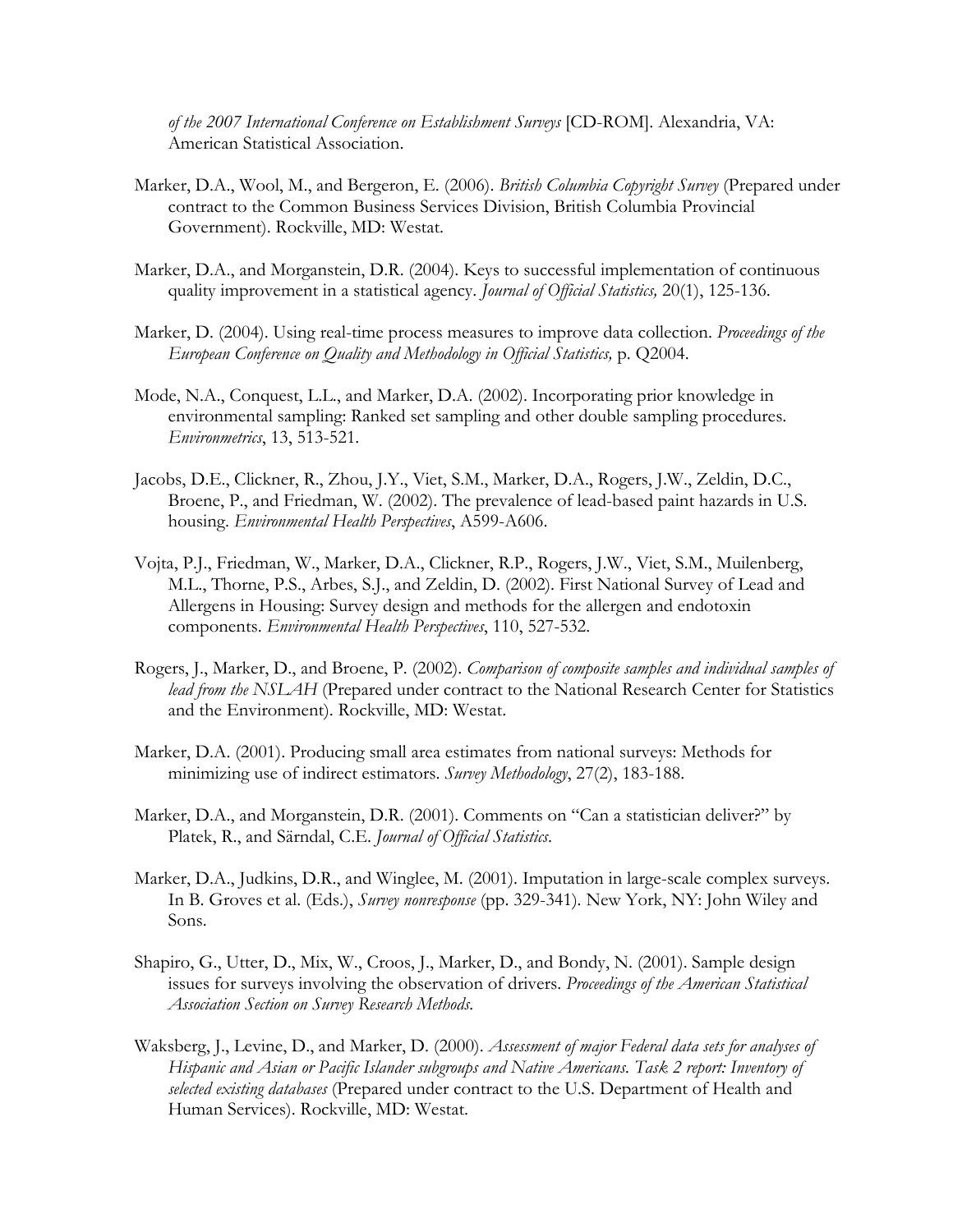- Marker, D., and Morganstein, D. (2000). A conversation with Joseph Waksberg. *Statistical Science,* 15(3), 299-312.
- Marker, D.A. (1999). Organization of small area estimators using a generalized linear regression framework. *Journal of Official Statistics,* 15(1), 1-24.
- Mode, N.A., Conquest, L.L., and Marker, D.A. (1999). Ranked set sampling for ecological research: Accounting for the total cost of sampling. *Environmetrics*, 10, 179-194*.*
- Judkins, D., Marker, D.A., and Waksberg, J. (1999). *National Health Interview Survey: Research for the 1995-2000 redesign* (NCHS Series 2, Number 126). Hyattsville, MD: National Center for Health Statistics.
- Marker, D.A., Mode, N.A., and Conquest, L.L. (1999). When is ranked set sampling the appropriate sampling design? *Proceedings of the Survey Research Methods Section of the American Statistical Association.*
- Yansaneh, I.S., Wallace, L., and Marker, D.A. (1998). Imputation methods for large complex datasets: An application to the NEHIS. *Proceedings of the Survey Research Methods Section of the American Statistical Association,* pp. 314-319*.*
- Marker, D.A., Alecxih, L., and Corea, T. (1998). *Deriving state-level estimates from three national surveys: A statistical assessment and state tabulations* (Prepared under contract to the Office of the Assistant Secretary for Planning and Evaluation, U.S. Department of Health and Human Services). Rockville, MD: Westat.
- Morganstein, D., and Marker, D.A. (1997). *Continuous quality improvement in statistical agencies.* In L. Lyberg et al. (Eds.), *Survey methodology and process quality* (pp. 475-500). New York: John Wiley & Sons.
- Marker, D.A., and Edwards, W.S. (1997). Quality of the DMI file as a business sampling frame. *Proceedings of the American Statistical Association Section on Survey Research Methods*.
- Marker, D.A., Bryant, E., Wallace, L., and Yansaneh, I. (1996). *National Employer Health Insurance Survey (NEHIS) Final methodology report. Volume I: Statistical methodology* (Prepared under contract to the National Center for Health Statistics). Rockville, MD: Westat.
- Marker, D.A. (1995). *Small area estimation: A Bayesian perspective.* Unpublished doctoral dissertation. University of Michigan, Ann Arbor, MI.
- Marker, D.A., and Allen, B. (1995). Unit eligibility and response rates in the 1994 NEHIS. *Proceedings of the American Statistical Association Section on Survey Research Methods.*
- Wallace, L., Bryant, E.C., Chapman, D.W., Marker, D.A., and Moriarty, C.L. (1995). Weighting and estimation procedures for the 1994 NEHIS. *Proceedings of the American Statistical Association Section on Survey Research Methods*.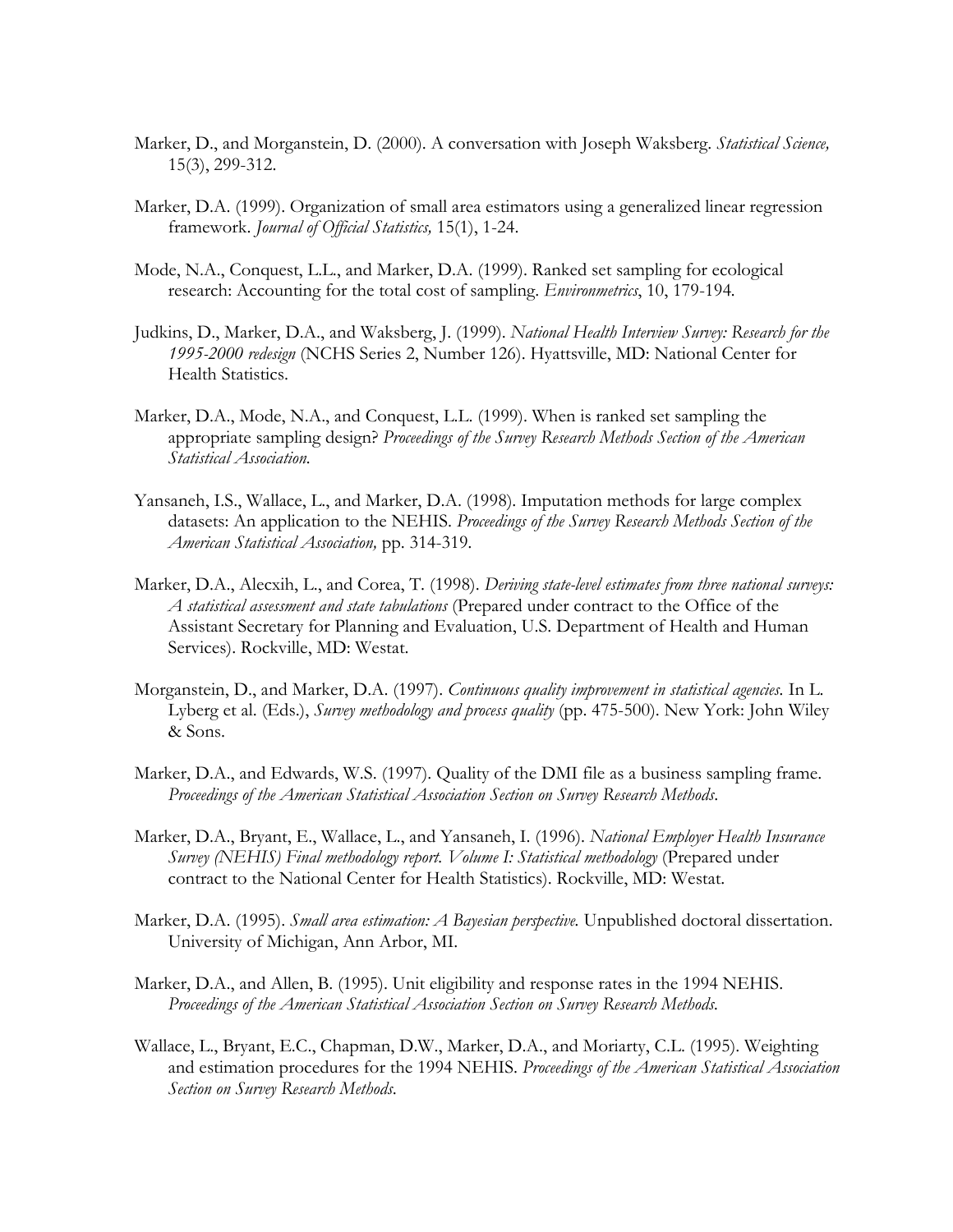- Kalton, G., Levine, D., Marker, D., and Sharp, L. (1994). *Methods to enumerate persons with no usual place of residence using sampling and estimation* (Prepared under contract to the U.S. Bureau of the Census). Rockville, MD: Westat.
- Marker, D.A., Bryant, E., and Moriarty, C. (1994). National Employer Health Insurance Survey sample design. *Proceedings of the American Statistical Association Section on Survey Research Methods.*
- Marker, D., and Waksberg, J. (1994). Small area estimation for the U.S. National Health Interview Survey*. Statistics in Transition* (Warsaw)*,* 1(6), 747-768.
- Sirken, M.G., and Marker, D.A. (1993). Dual frame sample surveys based on NHIS and state RDD surveys. *Proceedings of the 1993 Public Health Conference on Records and Statistics.*
- Marker, D. (1993). Small area estimation for the National Health Interview Survey. *Proceedings of the American Statistical Association Section on Survey Research Methods.*
- Marker, D.A., and Ryaboy S. (1993). The quality of environmental databases. In C.R. Cothern and N.P. Ross (Eds.), *Environmental statistics, assessment and forecasting* (pp. 315-329). Boca Raton, FL: Lewis Publishers.
- Marker, D., Waksberg, J., and Athey, L. (1990). Identifying geographic location from respondent interviews using RDD surveys. *Proceedings of the American Statistical Association Section on Survey Research Methods.*
- Marker, D. (1989). Computing jackknife variance estimates with certainty and noncertainty PSUs. *Proceedings of the American Statistical Association Section on Survey Research Methods.*
- Marker, D., Bryant, E., Flyer, P., Michael, J., and Morganstein, D. (1988). *Five scenarios for detecting ground-water contamination* (Prepared under contract to the Environmental Protection Agency). Rockville, MD: Westat.
- Marker, D., and Morganstein, D. (1988). Statistical process control; why we need it. In J. Mortimer (Ed.), *Statistical process control: An IFS executive briefing.* IFS Publications United Kingdom, Springer-Verlag.
- Marker, D., Waksberg, J., and Braden, J. (1988). *NEISS sample update: Final report* (Prepared under contract to the Consumer Product Safety Commission). Rockville, MD: Westat.
- Marker, D., and Morganstein, D. (1988). SPC for tube fabrication. *The Fabricator,* May/June.
- Marker, D. (1987). *Technical review of statistical methodology for variance estimation of ground-water data* (Prepared under contract to the Environmental Protection Agency). Rockville, MD: Westat.
- Marker, D., Michael, J., and Flyer, P. (1987). Statistical test procedures for measuring groundwater contamination. *Proceedings of the American Statistical Association Social Statistics Section.*
- Dietz, S.K., Light, H., and Marker, D. (1984). *Survey of shelters for the homeless* (Prepared under contract to the Agency for Housing and Urban Development). Rockville, MD: Westat.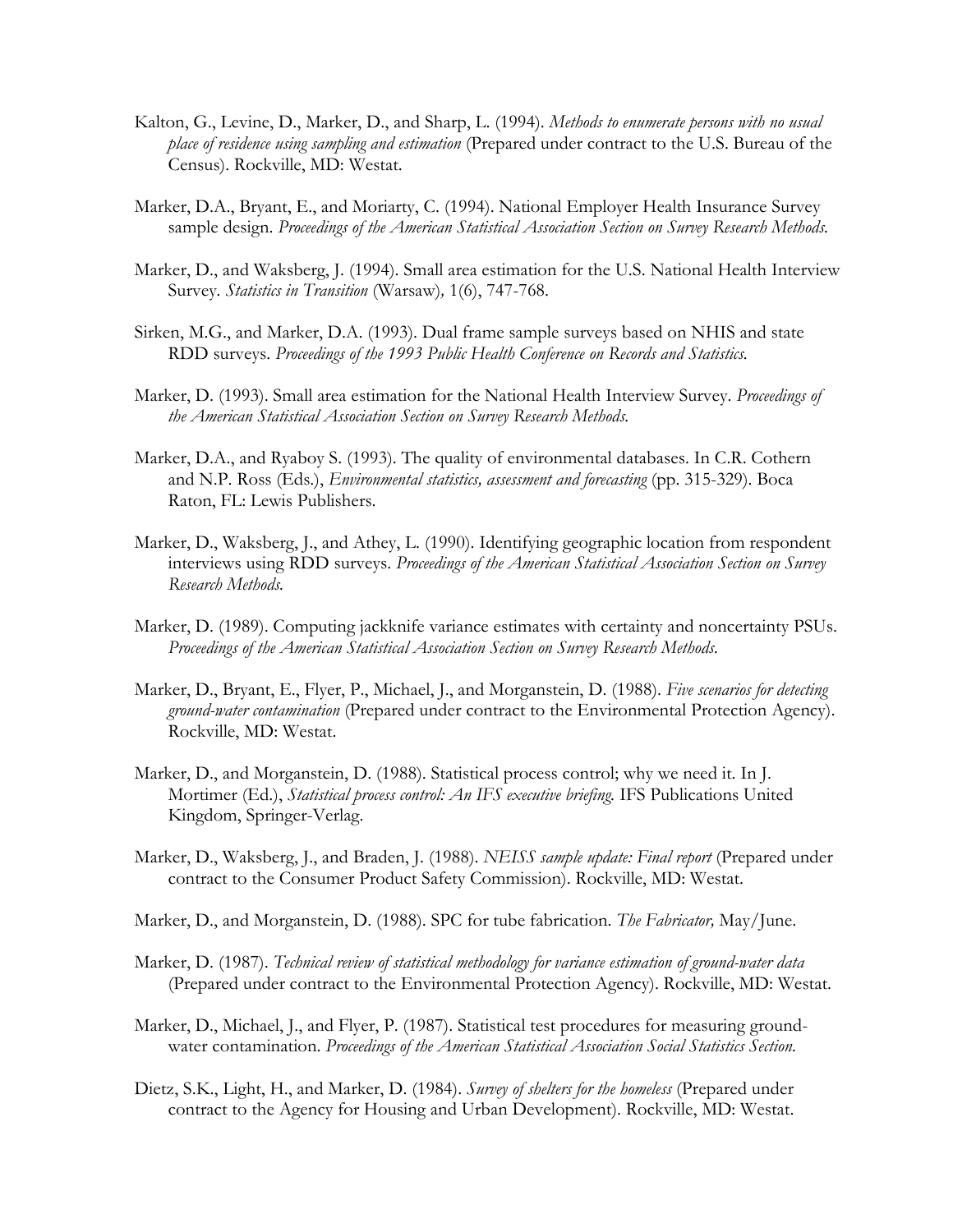- Dietz, S., Marker, D., and Waksberg, J. (1984). *Voucher demonstration site selection and weighting procedures* (Prepared under contract to the Agency for Housing and Urban Development). Rockville, MD: Westat.
- Kuchak, J., West, W., Pogozelski, M., Miller, W., and Marker, D. (1983). *A study of child care users and providers in Montgomery County* (Prepared under contract to the Montgomery County Department of Family Services).
- Marker, D. (1983). Organization of small area estimators. *Proceedings of the American Statistical Association Survey Research Section.*
- West, W., Marker, D., and Cohen, M. (1983). *Review and analysis of imputation procedures* (Prepared under contract to the Energy Information Administration).
- Burton, B., and Marker, D. (1982). *Imputation and estimation procedures for the EIA-782 Survey* (Prepared under contract to the Energy Information Administration).

#### Presentations

- Smith, M., Marker, D.A., Rogers, J., and Clickner, R. (2011, August). *Statistical models for developing national limitations on water pollution discharges by industry.* Invited presentation at the World Statistical Congress, Dublin, Ireland.
- Marker, D.A. (2008, June). *Statistics and public policy*. Presentation to the RAND Corporation, Pittsburgh, PA.
- Marker, D.A. (2002, August). *Improving the quality of surveys*. Keynote presentation at the International Conference on Improving Survey, Copenhagen, Denmark.
- Marker, D.A. (2001, November). *Statistical methods for efficient data collection in large-scale exposure and epidemiological studies*. Invited presentation at the 11th Annual Meeting of the International Society of Exposure Analysis, Charleston, SC.
- Marker, D. (2001, April, and 1999, August). *Producing small area estimates from national surveys: Methods for minimizing use of indirect estimators.* Invited presentations at the International Conference on Small Area Estimation and Related Topics, Potomac, MD, and the International Conference on Small Area Estimation, Riga, Latvia.
- Burr, M.A., Levin, K.Y., Marker, D., and Becher, A. (2000, May). *Computing adjustment factors for introducing a middle alternative in two customer satisfaction studies.* Presented at the 55th Annual Conference of the American Association for Public Opinion Research, Portland, OR.
- Marker, D., and Morganstein, D. (1999, August). *Continuous quality improvement in statistical agencies* (2-day short course). Presented in conjunction with the 52nd Meeting of the International Statistical Institute, Riga, Latvia.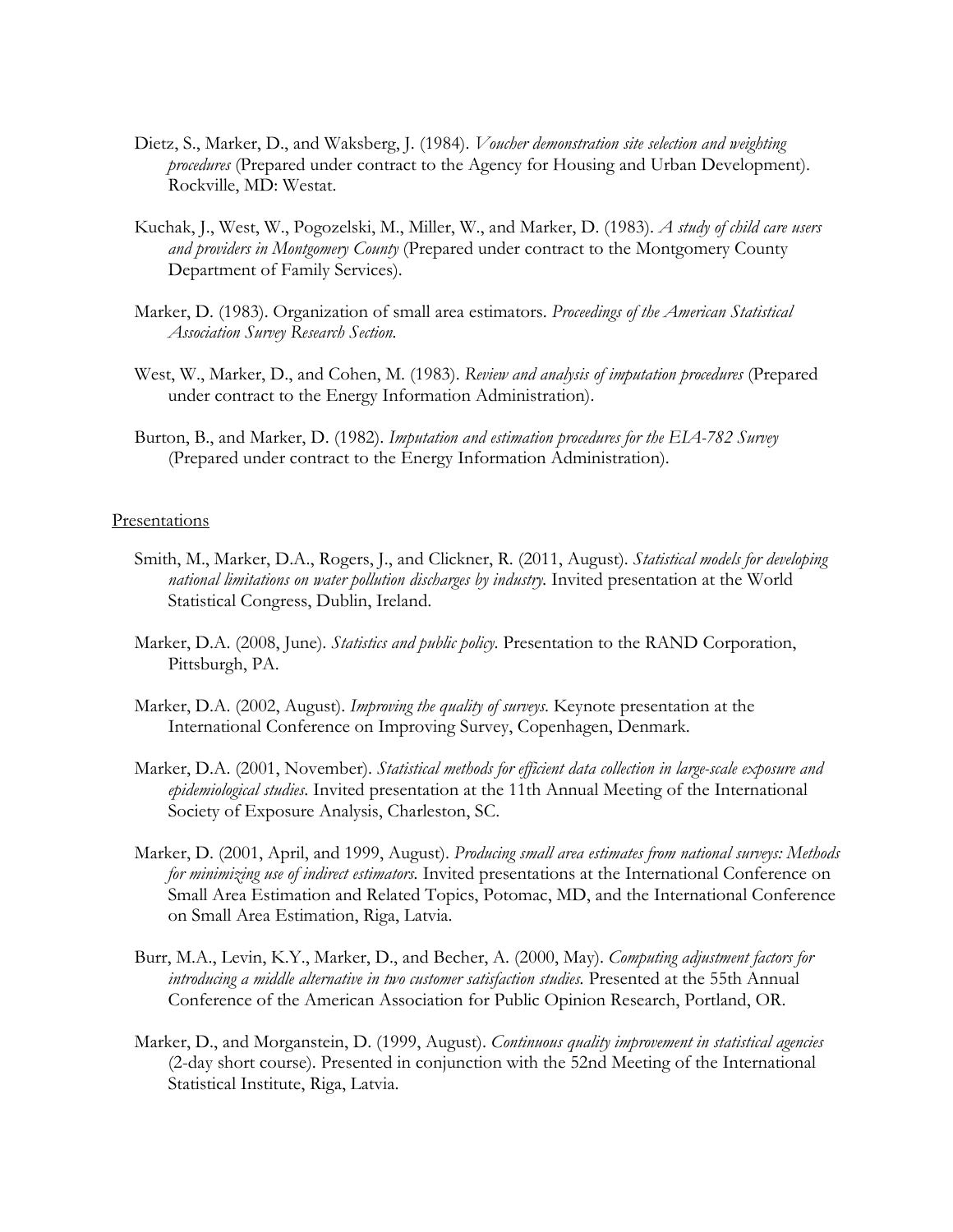- Marker, D. (1999, May). *Sample designs for environmental data collection: Ranked set sampling and composite sampling.* Presented at the Environmental Protection Agency Conference on Environmental Statistics and Information, Philadelphia, PA.
- Marker, D., and Lyberg, L. (1998, March). *Continuous quality improvement in statistical agencies* (2-day short course). Presented by the Joint Program in Survey Methodology, Crystal City, VA.
- Marker, D., and Morganstein, D. (1997, August). *Continuous quality improvement in a statistical agency* (workshop). Presented at the 51st Meeting of the International Statistical Institute, Istanbul, Turkey.
- Marker, D.A. (1995, April). *Discussion of small area estimation papers by Malec and Sedransk and by Fay.* Presented at the Seminar on New Directions in Statistical Methodology, Office of Management and Budget.
- Marker, D.A., and Morganstein, D.R. (1995, March). *Discussion of small area estimation papers by Malec and Sedransk and by Falorsi, Falorsi, and Russo.* Presented at the Annual Research Conference, U.S. Bureau of the Census, Washington, DC.
- Marker, D., and Morganstein, D.R. (1995, April). *TQM in a statistical agency.* Short course tutorial presented at the International Conference on Survey Measurement and Process Quality, Bristol, England.
- Marker, D. (1994, January). *TQM in the service sector.* Short course tutorial presented at the American Statistical Association Winter Meeting, Atlanta, GA.
- Marker, D. (1993, June). *Quality improvement of a large-scale customer satisfaction survey*. Invited presentation at the Quality and Productivity Research Conference, Knoxville TN.
- Marker, D. (1993, August; 1992, October). *Small area estimation for the National Health Interview Survey.* Invited presentations at the American Statistical Association meetings in San Francisco, CA, and the International Conference on Small Area Statistics and Survey Designs, Warsaw, Poland.
- Marker, D., and Morganstein, D. (1990, June; 1991, September). *Statistical methods for quality assurance*. Presented to the Washington Statistical Society Quality Assurance in the Government Symposium, Washington, DC.
- Marker, D. (1991, August). Discussant for three papers on survey design and small area estimation at the Demographic and Health Surveys World Conference, Washington, DC.
- Marker, D. (1991, August). *Quality control activities for data collection systems.* Presented to the Energy Information Administration.
- Marker, D. (1991, April). *Statistical methods for quality improvement of surveys.* Presented to the Institute for Social Research, University of Michigan, Ann Arbor, MI.